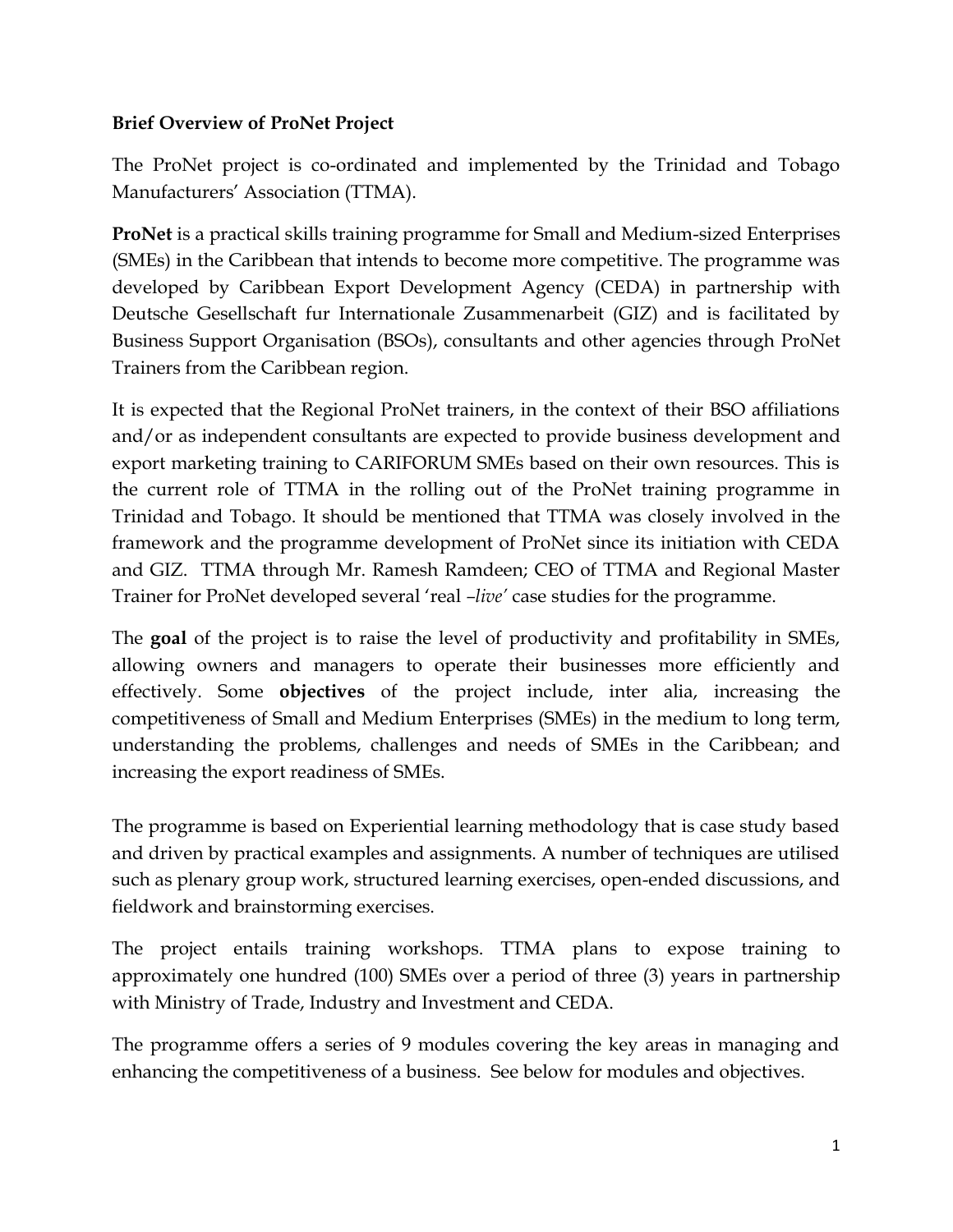| Module (s) Name                  | <b>Benefits to SMEs</b>                                                              |
|----------------------------------|--------------------------------------------------------------------------------------|
| <b>Business Strategy</b>         | assesses the competitiveness of their own                                            |
|                                  | business;                                                                            |
|                                  | recognizes the strengths and weaknesses of                                           |
| <b>Quality Management</b>        | their own products / services;                                                       |
|                                  | Gain knowledge of quality management<br>$\bullet$<br>principles                      |
|                                  |                                                                                      |
|                                  | Acquire knowledge of<br>the<br>basic                                                 |
|                                  | requirements that a product or service must                                          |
|                                  | have to be perceived as having quality                                               |
| <b>Production Management</b>     | Identifies basic strategic options for a<br>$\bullet$                                |
|                                  | manufacturing business;<br>Understands the impact of location on                     |
|                                  | competitiveness;                                                                     |
| <b>Resources Management</b>      | Understands production<br>planning<br>$\bullet$                                      |
|                                  | strategies                                                                           |
|                                  | Understands and apply<br>procurement                                                 |
|                                  | strategies and techniques                                                            |
| <b>Product Development</b>       | Knowledge of appropriate processes for<br>$\bullet$                                  |
|                                  | managing the process of developing a new<br>product;                                 |
|                                  | An understanding of the importance of                                                |
|                                  | product innovation in respect of the long-                                           |
|                                  | term profitability and growth of<br>$\alpha$                                         |
|                                  | company;                                                                             |
| <b>Information and Knowledge</b> | Learn the importance of systematically                                               |
| Management                       | manage information processes                                                         |
|                                  | Ability to conduct an audit of the                                                   |
| Human Resource Management        | information requirements                                                             |
|                                  | assist learners in gaining an understanding<br>of the concept of basic conditions of |
|                                  | employment;                                                                          |
|                                  | awareness of labour requirements<br>an                                               |
|                                  | imposed on employers by law that                                                     |
|                                  | necessitates compliance                                                              |
| <b>Cost and Financial</b>        | knowledge of the basis costing, pricing and<br>$\bullet$                             |
| Management                       | financial assessment techniques;                                                     |
|                                  | an understanding of the key financial<br>techniques<br>aimed<br>management<br>at     |
|                                  | increasing the financial aspect of the SME                                           |
|                                  | including: break-even and safety margin                                              |